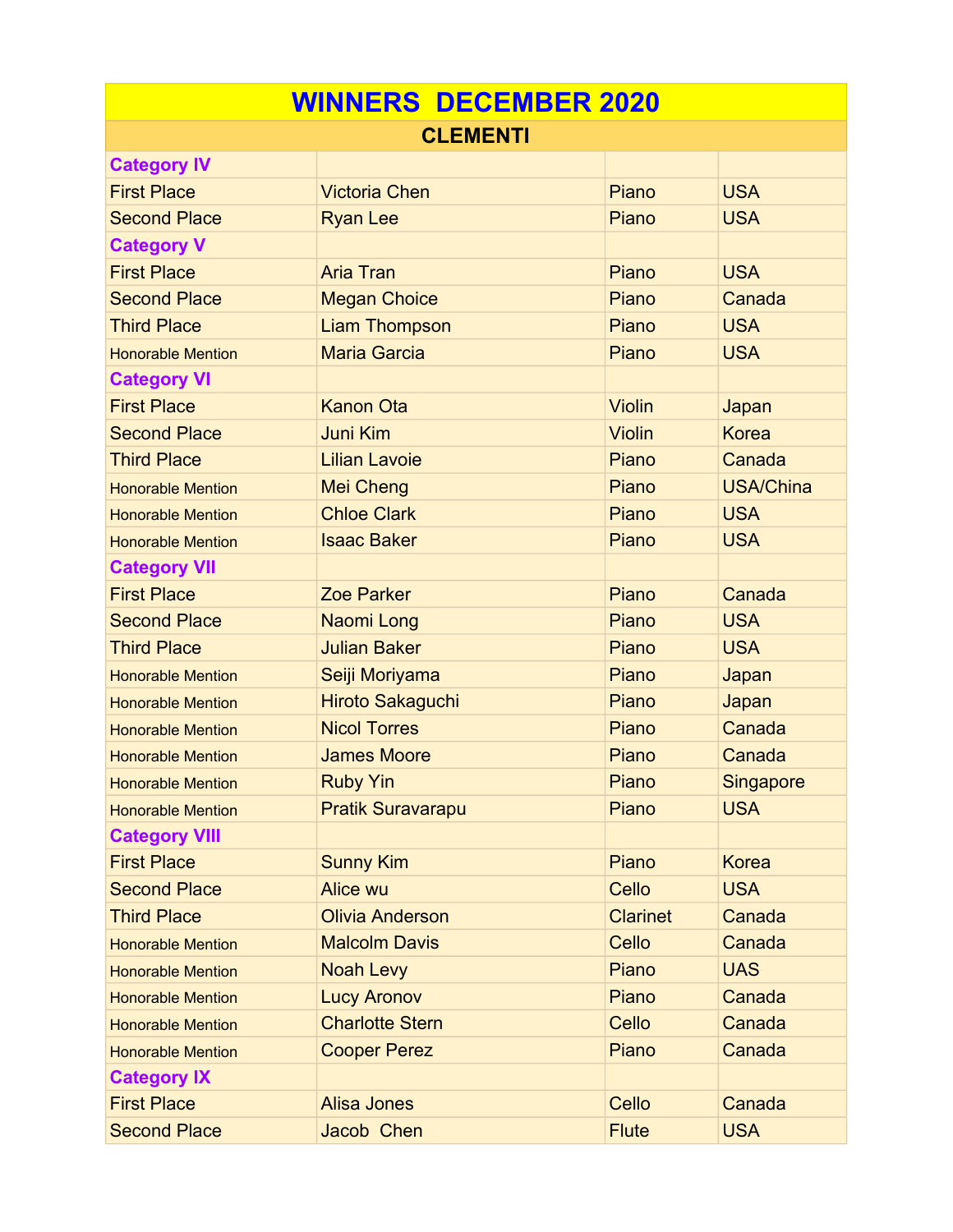| <b>Third Place</b>       | Leo Becker               | Piano         | Canada           |  |  |
|--------------------------|--------------------------|---------------|------------------|--|--|
| <b>Honorable Mention</b> | <b>Addison Kim</b>       | <b>Violin</b> | <b>USA</b>       |  |  |
| <b>Honorable Mention</b> | <b>Vivian Liu</b>        | Guitar        | Canada           |  |  |
|                          |                          |               |                  |  |  |
|                          | <b>RAVEL</b>             |               |                  |  |  |
| <b>Category VI</b>       |                          |               |                  |  |  |
| <b>First Place</b>       | N/A                      |               |                  |  |  |
| <b>Second Place</b>      | N/A                      |               |                  |  |  |
| <b>Third Place</b>       | N/A                      |               |                  |  |  |
| <b>Honorable Mention</b> | <b>Hannah Nguyen</b>     | Piano         | <b>USA</b>       |  |  |
| <b>Category VII</b>      |                          |               |                  |  |  |
| <b>First Place</b>       | N/A                      |               |                  |  |  |
| <b>Second Place</b>      | N/A                      |               |                  |  |  |
| <b>Third Place</b>       | <b>Jeremy Williams</b>   | Cello         | Canada           |  |  |
| <b>Category VIII</b>     |                          |               |                  |  |  |
| <b>First Place</b>       | <b>Kate Zhang</b>        | <b>Violin</b> | <b>USA</b>       |  |  |
| <b>Second Place</b>      | Ji-Hae Kim               | <b>Violin</b> | <b>USA</b>       |  |  |
| <b>Third Place</b>       | <b>Ryouta Kondou</b>     | Piano         | Japan            |  |  |
| <b>Honorable Mention</b> | <b>Katharine Lee</b>     | Piano         | Canada           |  |  |
| <b>Honorable Mention</b> | <b>Emily Yang</b>        | Cello         | <b>USA</b>       |  |  |
| <b>Honorable Mention</b> | <b>Craig Lewis</b>       | <b>Flute</b>  | Canada           |  |  |
| <b>Category IX</b>       |                          |               |                  |  |  |
| <b>First Place</b>       | Kanon Fujiyoshi          | Piano         | Japan            |  |  |
| <b>Second Place</b>      | <b>Sarah Cao</b>         | <b>Violin</b> | <b>USA</b>       |  |  |
| <b>Third Place</b>       | <b>Casey Wang</b>        | <b>Violin</b> | <b>USA</b>       |  |  |
| <b>Honorable Mention</b> | <b>Adam Ivanov</b>       | <b>Flute</b>  | <b>USA</b>       |  |  |
| <b>Honorable Mention</b> | <b>Spencer Lin</b>       | Piano         | Canada           |  |  |
| <b>Honorable Mention</b> | <b>Finn Schmidt</b>      | Cello         | <b>Australia</b> |  |  |
| <b>Honorable Mention</b> | <b>William Schechter</b> | <b>Flute</b>  | <b>Australia</b> |  |  |
|                          |                          |               |                  |  |  |
| <b>LISZT</b>             |                          |               |                  |  |  |
| <b>Category V</b>        |                          |               |                  |  |  |
| <b>First Place</b>       | N/A                      |               |                  |  |  |
| <b>Second Place</b>      | N/A                      |               |                  |  |  |
| <b>Third Place</b>       | N/A                      |               |                  |  |  |
| <b>Honorable Mention</b> | <b>Samantha Gomez</b>    | Piano         | <b>USA</b>       |  |  |
| <b>Honorable Mention</b> | <b>Andrew Lin</b>        | Piano         | Canada           |  |  |
| <b>Category VII</b>      |                          |               |                  |  |  |
| <b>First Place</b>       | <b>Daniel Liang</b>      | Piano         | <b>USA</b>       |  |  |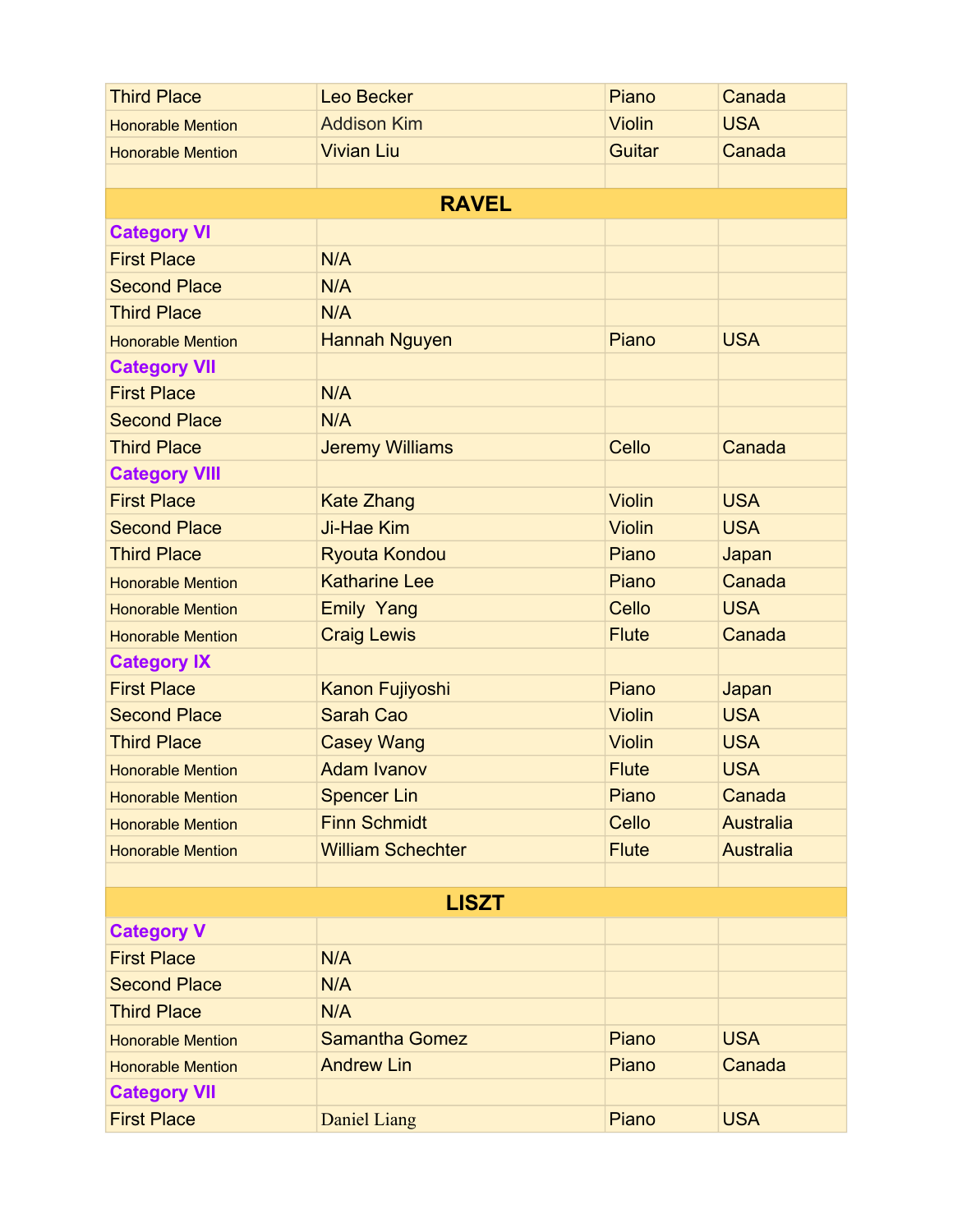| <b>Second Place</b>      | N/A                   |               |                  |
|--------------------------|-----------------------|---------------|------------------|
| <b>Third Place</b>       | <b>Cameron King</b>   | Piano         | <b>Australia</b> |
| <b>Honorable Mention</b> | <b>Vicky Oda</b>      | Piano         | <b>USA</b>       |
| <b>Honorable Mention</b> | <b>Matt Chan</b>      | Piano         | <b>USA</b>       |
| <b>Category VIII</b>     |                       |               |                  |
| <b>First Place</b>       | <b>Kristine Lu</b>    | Piano         | <b>USA</b>       |
| <b>Second Place</b>      | Nanami Kitamura       | Piano         | Japan            |
| <b>Third Place</b>       | <b>Justin Liu</b>     | Piano         | <b>USA</b>       |
| <b>Honorable Mention</b> | Joshua Cho            | Piano         | <b>USA</b>       |
| <b>Honorable Mention</b> | Yoojin Jo             | Piano         | <b>USA</b>       |
| <b>Honorable Mention</b> | <b>Melinda Afong</b>  | Piano         | Canada           |
| <b>Honorable Mention</b> | Reika Yamada          | Piano         | Japan            |
| <b>Category IX</b>       |                       |               |                  |
| <b>First Place</b>       | <b>Tiffany Chang</b>  | Piano         | <b>USA</b>       |
| <b>Second Place</b>      | <b>Rikuto Kikuchi</b> | Piano         | Japan            |
| <b>Third Place</b>       | Mika Ishibashi        | Piano         | Japan            |
| <b>Honorable Mention</b> | <b>Irene Oh</b>       | Piano         | <b>USA</b>       |
| <b>Honorable Mention</b> | <b>Rylee Kogan</b>    | Piano         | <b>USA</b>       |
| <b>Honorable Mention</b> | <b>Lilian Cardoso</b> | Piano         | Canada           |
|                          |                       |               |                  |
|                          |                       |               |                  |
|                          | <b>HOLIDAY SONG</b>   |               |                  |
| <b>Category I</b>        |                       |               |                  |
| <b>First Place</b>       | Jiao Yang             | <b>Violin</b> | Canada/China     |
| <b>Second Place</b>      | <b>Guiren Cao</b>     | <b>Violin</b> | Canada/China     |
| <b>Category II</b>       |                       |               |                  |
| <b>First Place</b>       | <b>Yingtai Wan</b>    | <b>Violin</b> | China            |
| <b>Category III</b>      |                       |               |                  |
| <b>First Place</b>       | Daiki Nakada          | <b>Violin</b> | Japan            |
| <b>Second Place</b>      | <b>Ruolan Qín</b>     | Piano         | <b>USA</b>       |
| <b>Third Place</b>       | <b>Vicky Wang</b>     | <b>Violin</b> | China            |
| <b>Honorable Mention</b> | <b>Jessica Rhode</b>  | <b>Violin</b> | <b>USA</b>       |
| <b>Category IV</b>       |                       |               |                  |
| <b>First Place</b>       | <b>Yoo Jun Nam</b>    | Piano         | <b>Korea</b>     |
| <b>Second Place</b>      | <b>Zoey Stewart</b>   | <b>Violin</b> | <b>USA</b>       |
| <b>Third Place</b>       | <b>Mei Dong</b>       | Piano         | Canada           |
| <b>Honorable Mention</b> | <b>Ava Lai</b>        | <b>Violin</b> | <b>USA</b>       |
| <b>Honorable Mention</b> | Taisei Hayashi        | <b>Violin</b> | Japan            |
| <b>Category V</b>        |                       |               |                  |